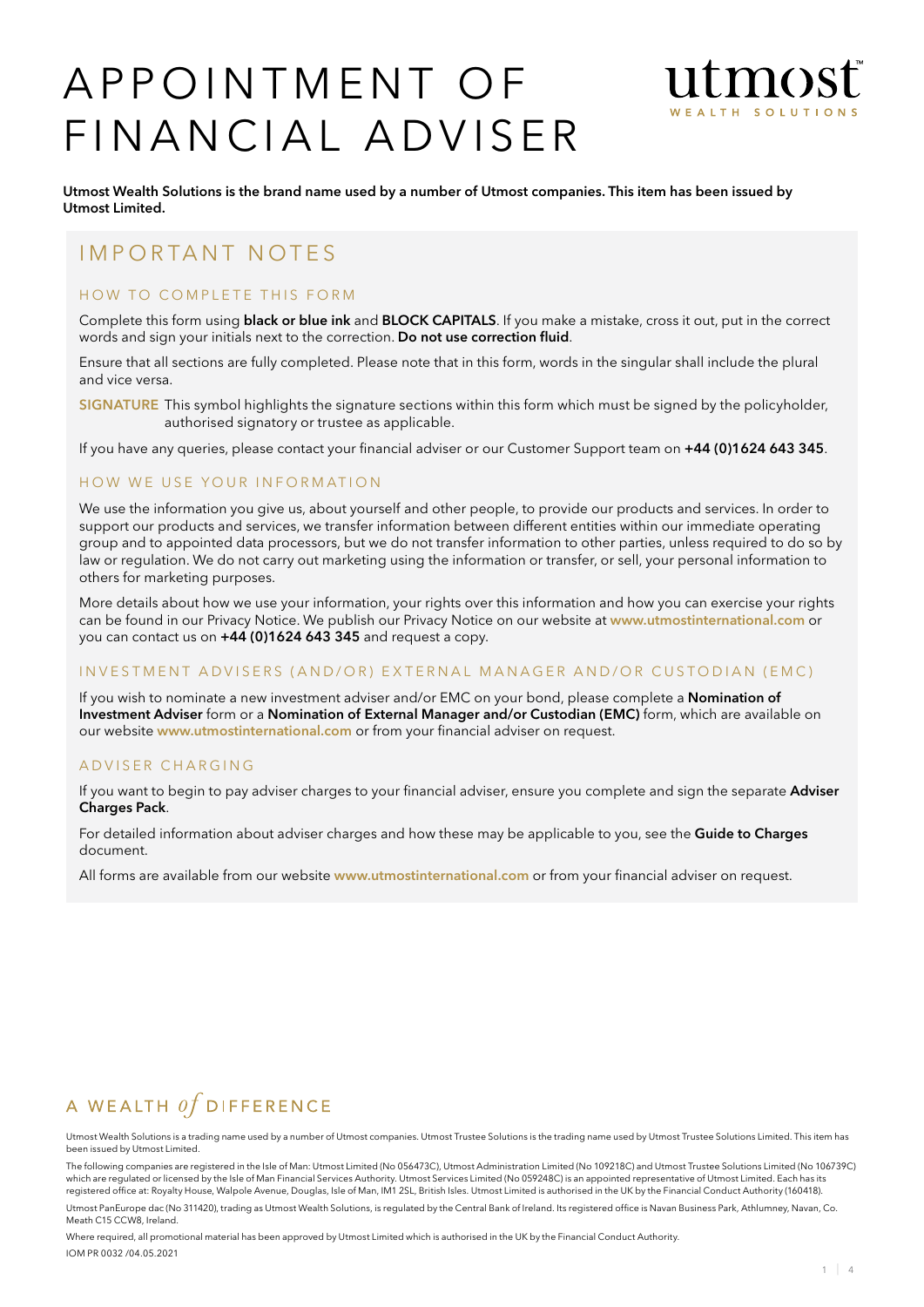# **CHECKLIST**

We want to process the appointment as quickly as possible. To help us do this please remember:

- › if you are sending any additional information or documentation, it must be attached securely to the back of the form
- › to ensure that the form has been signed by all policyholders, trustees or authorised signatories, as applicable
- $\rightarrow$  if you want to change the existing adviser charging arrangement that is in place, you must complete a separate Adviser Charges Pack
- $\rightarrow$  if you want to nominate an investment adviser and/or an EMC, ensure you have completed a **Nomination** of Investment Adviser form and/or a Nomination of External Manager and/or Custodian (EMC) form.

Please email the completed form to Agency@utmostwealth.com or send it by post to Utmost Limited, Royalty House, Walpole Avenue, Douglas, Isle of Man, IM1 2SL, British Isles.

# BOND DETAILS

| 1 Policy number             |  |  |        |  |  |  |  |  |
|-----------------------------|--|--|--------|--|--|--|--|--|
|                             |  |  |        |  |  |  |  |  |
| 2 Policyholder name         |  |  |        |  |  |  |  |  |
|                             |  |  |        |  |  |  |  |  |
| 3 Correspondence address of |  |  |        |  |  |  |  |  |
| the Policyholder/Trust      |  |  |        |  |  |  |  |  |
|                             |  |  |        |  |  |  |  |  |
|                             |  |  |        |  |  |  |  |  |
|                             |  |  |        |  |  |  |  |  |
| Postcode                    |  |  |        |  |  |  |  |  |
|                             |  |  | $\sim$ |  |  |  |  |  |
|                             |  |  |        |  |  |  |  |  |
| 4 Telephone number          |  |  |        |  |  |  |  |  |
|                             |  |  |        |  |  |  |  |  |
| 5 Email address             |  |  |        |  |  |  |  |  |
|                             |  |  |        |  |  |  |  |  |

### B APPOINTMENT

| $\mathbf 1$    | Name of firm to be appointed<br>(the financial adviser) |                                 |
|----------------|---------------------------------------------------------|---------------------------------|
|                |                                                         |                                 |
|                |                                                         |                                 |
|                | 2 Name of individual adviser                            |                                 |
|                |                                                         |                                 |
|                | 3 Address of financial adviser                          |                                 |
|                |                                                         |                                 |
|                |                                                         |                                 |
|                |                                                         |                                 |
|                |                                                         |                                 |
|                |                                                         |                                 |
|                | Postcode                                                | $\hspace{0.1mm}-\hspace{0.1mm}$ |
|                |                                                         |                                 |
|                |                                                         |                                 |
|                | 4 Telephone number                                      |                                 |
|                |                                                         |                                 |
|                |                                                         |                                 |
|                | 5 Email address                                         |                                 |
|                |                                                         |                                 |
|                |                                                         |                                 |
|                | 6 FCA number                                            |                                 |
|                |                                                         |                                 |
| $\overline{7}$ | Terms of business number                                |                                 |
|                | (if known)                                              |                                 |
|                |                                                         |                                 |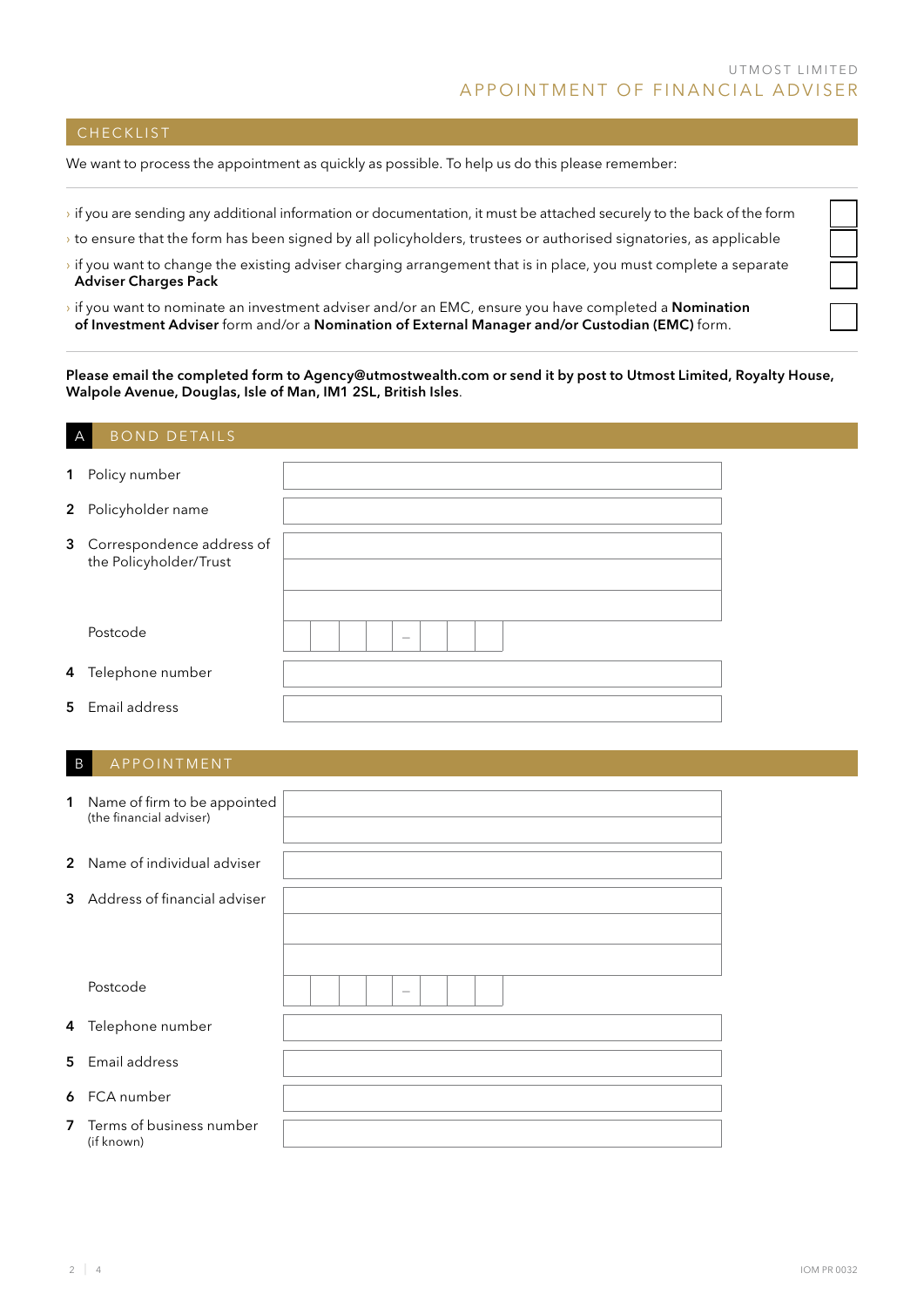# EXISTING ADVICE PAYMENTS

#### BONDS WHICH PAY COMMISSION

#### If your bond was issued before adviser charging applied (normally before 31 December 2012), this section may be relevant to you.

By requesting the appointment of a new financial adviser, any ongoing commission arrangements on your bond will normally stop. However, by ticking the box below, you may elect to re-register the current ongoing commission to your new financial adviser to pay, or part pay, for any ongoing advice. Your new adviser will need to provide you with an ongoing service for re-registration to apply, and you will need to agree this with them before completing this section. There may be tax benefits to you if you re-register the commission. For more information, contact your new financial adviser who will be able to assist you.

I have agreed with the firm set out in Section B to re-register any ongoing commission payments to them

#### BONDS WHICH PAY ONGOING ADVISER CHARGES

#### Adviser charges relating to personal recommendations that are paid from the bond to your financial adviser, will be treated as a withdrawal from the bond and will form part of the 5% annual tax deferred entitlement.

By requesting the appointment of a new financial adviser, any ongoing adviser charge arrangements on your policy will normally stop. However, by ticking the box below, you may elect to re-register the current ongoing adviser charges to your new financial adviser to pay, or part pay, for any ongoing advice. Your new adviser will need to provide you with an ongoing service for re-registration to apply, and you will need to agree this with them before completing this section. For more information, contact your new financial adviser who will be able to assist you.

#### I have agreed with the firm set out in Section B to re-register any ongoing adviser charge payments to them

# D E C L A R AT I O N

# TRANSFFR OF ADVISER CHARGING

The applicant(s)/policyholder(s) authorises Utmost Limited to pay the financial adviser the re-registered adviser charge at the previous rate.

#### The applicant(s)/policyholder(s) understands and accepts that where the adviser charge is being facilitated from the bond:

- › The adviser charge will only be paid when assets can be sold and there is sufficient value in the bond to cover the payment in full
- › Adviser charges when paid to a financial adviser will be treated, for tax purposes, as a withdrawal to the applicant(s)/ policyholder(s). If the total withdrawals taken from the bond, including any adviser charge payments, exceed 5% per annum of the premium(s) paid, then a chargeable event may arise and the applicant(s)/policyholder(s) (or the settlor, beneficiary or trustee if the case is written under trust) may be subject to UK Income Tax on any excess over the 5% annual tax deferred entitlement
- › The adviser charges apply to the bond, or premium value as specified in the applicant(s)/policyholder(s) original instructions, as a whole and will not be reduced if the applicant(s)/policyholder(s) surrenders one or more policy segments, unless the applicant(s)/policyholder(s) specifically requests this to happen at the time of the segment surrender
- > The applicant(s)/policyholder(s) can cancel the instruction to pay the new adviser the adviser charges due from the bond at any time in writing to Utmost Limited
- › Until Utmost Limited receives written notification to cancel the adviser charge instruction, Utmost Limited will continue to make payments to the adviser
- › If the applicant(s)/policyholder(s) changes the adviser, cancels payment of the adviser charges from the bond, assign the bond or any other situation where it is not reasonably possible for Utmost Limited to facilitate a payment it will be the applicant(s)/policyholder(s) responsibility to settle any outstanding adviser charges directly with the adviser
- › The applicant(s)/policyholder(s) should contact the adviser in the first instance to discuss any adviser charges the applicant(s)/policyholder(s) believes should not have been applied to the bond
- › The applicant(s)/policyholder(s) cannot cancel an adviser charge after it has been paid, even if the applicant(s)/ policyholder(s) decides to cancel the bond, or any additional premiums(s) during the cancellation period, and acknowledge that the applicant(s)/policyholder(s) will need to contact the adviser to discuss whether a refund is payable in full or part
- $\rightarrow$  The instruction to transfer the adviser charge is subject to the terms of the bond.